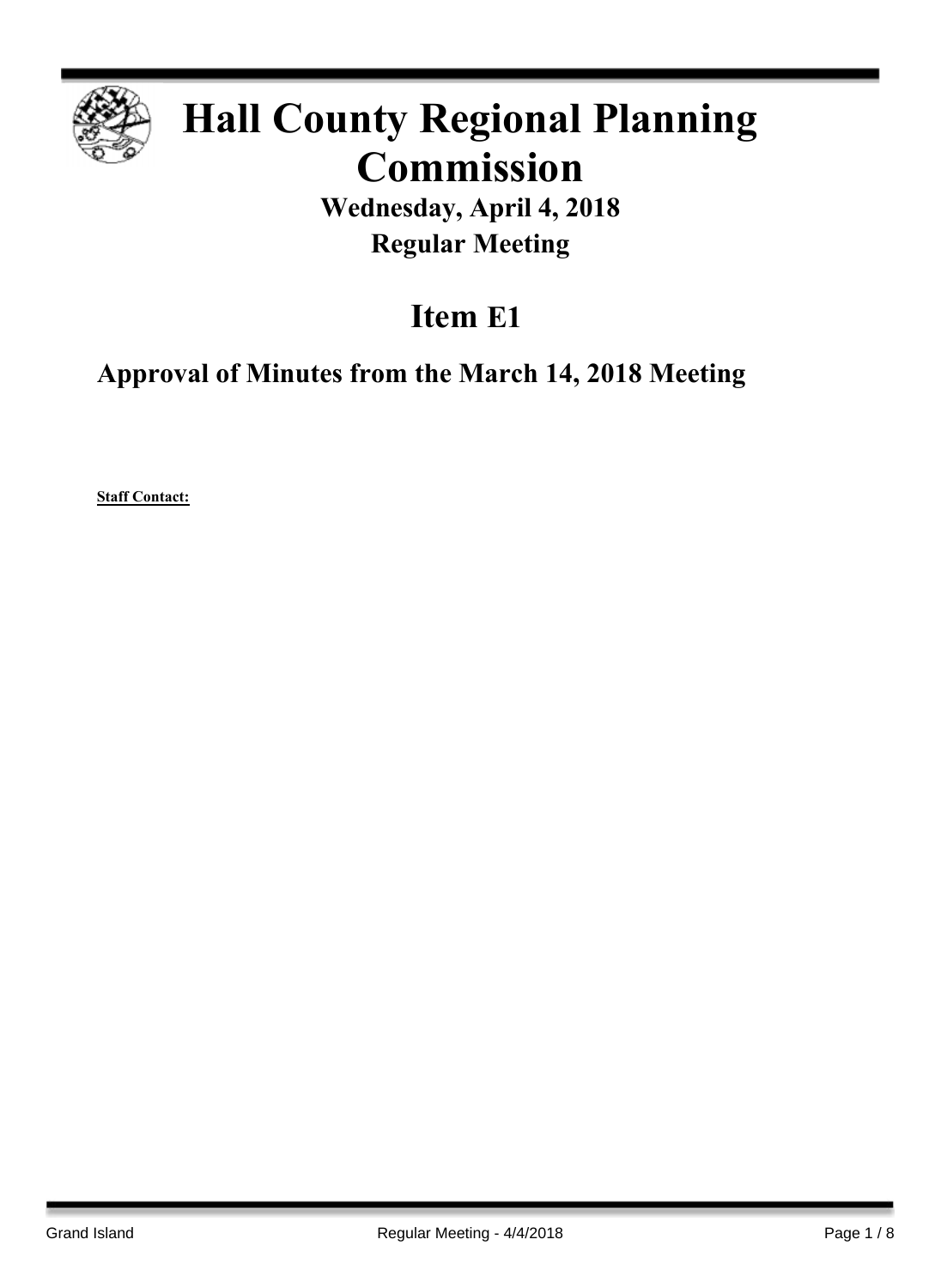

### THE REGIONAL PLANNING COMMISSION OF HALL COUNTY, GRAND ISLAND, WOOD RIVER AND THE VILLAGES OF ALDA, CAIRO, AND DONIPHAN, NEBRASKA

| Minutes        |  |
|----------------|--|
| for            |  |
| March 14, 2018 |  |
|                |  |

The meeting of the Regional Planning Commission was held Wednesday, March 14<sup>th</sup>, 2018, at City Hall – Grand Island, Nebraska. Notice of this meeting appeared in the "Grand Island Independent" on March 2<sup>nd</sup>, 2018.

|                                                                                     | Present: Jaye Monter | <b>Leonard Rainforth</b>                  |  |
|-------------------------------------------------------------------------------------|----------------------|-------------------------------------------|--|
|                                                                                     | Les Ruge             | Dean Kjar                                 |  |
|                                                                                     | Judd Allan           | Greg Robb                                 |  |
|                                                                                     | Carla Maurer         |                                           |  |
| Absent: Pat O'Neill, Robin Hendricksen, Derek Apfel, Hector Rubio,<br>Tony Randone, |                      |                                           |  |
| Other: Grand Island City Administrator Marlan Ferguson. Brent Lueke                 |                      |                                           |  |
| Chad Nabity, Rashad Moxey.<br>Staff:                                                |                      |                                           |  |
| Press:                                                                              |                      | Austin Koeller, Grand Island Independent. |  |
|                                                                                     |                      |                                           |  |

## **1. Call to order.**

Vice Chairman Monter called the meeting to order at 6:04 p.m.

Monter stated that this was a public meeting subject to the open meetings laws of the State of Nebraska. She noted that the requirements for an open meeting are posted on the wall in the room and easily accessible to anyone who may be interested in reading them.

Monter also noted the Planning Commission may vote to go into Closed Session on any agenda item as allowed by State Law.

The Commission will discuss and may take action on any item listed on this agenda.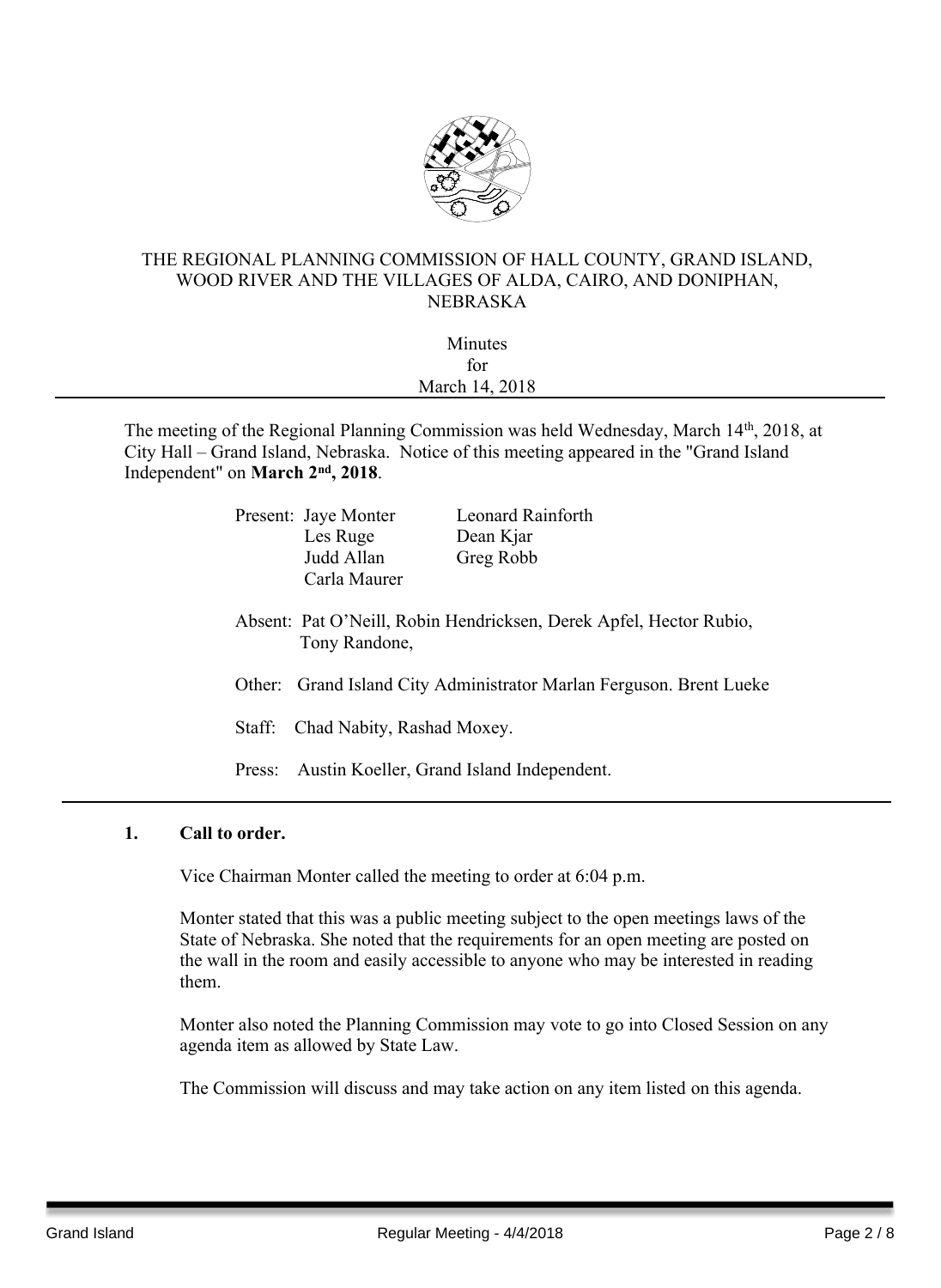The order of items on the agenda may be reorganized by the Chair to facilitate the flow of the meeting to better accommodate the public.

#### **2. Minutes of the February 7 th , 2018 meeting.**

A motion was made Maurer and seconded by Allan to approve the minutes of the February  $7<sup>th</sup>$ , 2018 meeting.

The motion carried with seven members in favor (Maurer, Allan, Robb, Monter, Rainforth, Kjar and Ruge) and no members voting no or abstaining.

#### **3. Request Time to Speak.**

The following requested time to speak during discussion: Mayor *Greg Cramer*, 1008 Marshall Street, Item 5,6,7; *Curtis Rohrich*, 15025 West Old Military Road, Item 5,6; *Mark Wooldrik* 1952 Highway 32, Item 5,6; Trent Mettenbrink 4172 Michigan Ave, Item 5,6; *Sonja Weinrich*,1522 South Gunbarrel Road, Item 7; *Arend Baack*, 2618 Chisholm Trail Circle, Item 8; *K. C. Hehnke*, 8406 North 110<sup>th</sup> Road, Item 8; Ken Kohlhoff 11225 West Loup River Road, Item 8.

**4. Public Hearing- Annexation Wood River-** Concerning annexation of land, located between Green Street and Wood River Road and Dodd Street and Walnut Street in Wood River. (C-12-2018WR)

Monter opened the public hearing.

Nabity introduced the proposed annexation area by location. He showed the commission the following maps from the Director's recommendation: A Location map and an Aerial map of the proposed annexation area. He also explained that the annexation was done voluntary by the land owners. Nabity continued to explain the proposed use is aligned with the existing Future Land Use plan for Wood River. Nabity recommended that Wood River also annex the county road adjacent to the property as per Nebraska State statutes Wood River would have to take care of the roadway adjacent to the annexed areas even if it was not a part of the annexation.

Mayor Greg Cramer spoke in favor of the annexation explaining that the proposed area has been in the works for years for development and believes that it is the right time to move forward.

Commissioner Ruge asked if Dodd Street will continue to the north and connect to Wood River Road. Mayor Cramer explained that Dodd Street will be extended, however will not connect to Wood River Road and is planned to go eastwardly towards Walnut Street.

Monter closed the public hearing.

A motion was made by Maurer and seconded by Allen to recommend approval of the Annexation for land, located between Green Street and Wood River Road and Dodd Street and Walnut Street in Wood River. (C-12-2018WR)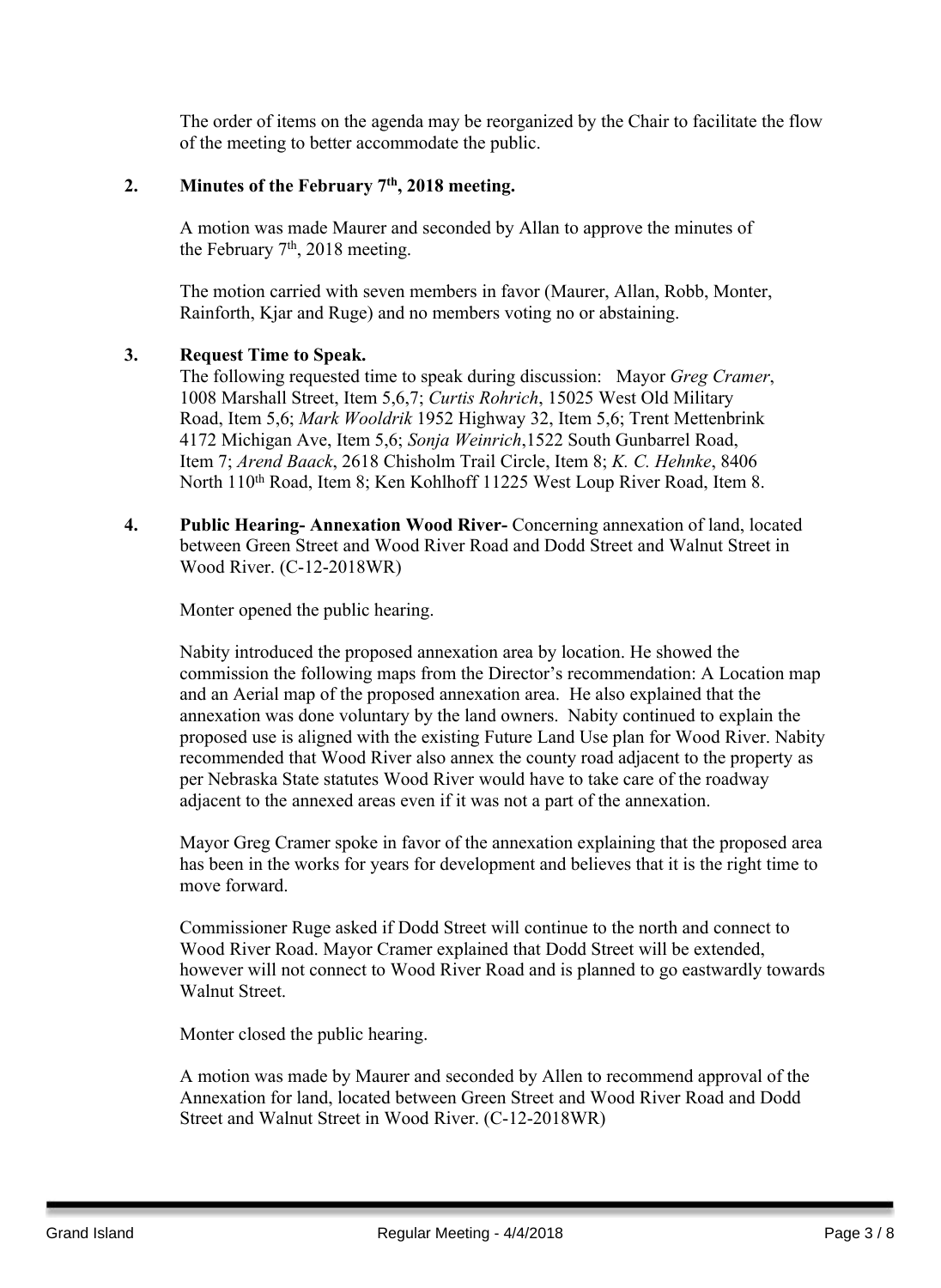A roll call vote was taken and the motion passed with seven members in favor (Maurer, Allan, Robb, Monter, Rainforth, Ruge and Kjar) and no members voting no or abstaining.

*Monter combined both agenda items # 5 & 6 for discussion and opened both hearings simultaneously. The public hearings and discussion on both items occurred at the same time.*

- **5. Public hearing – Re-adoption of and amendment to the Wood River Future Land Use Map –** Public hearing to consider readopting the Wood River Future Land Use Map as produced using the Hall County GIS with changes to designate property located north of U.S. Highway 30 and east of 150th Road for Industrial use and property north of U.S. Highway 30 and east of the intersection of U.S. Highway 30 and Schultz Road for Commercial Use. A copy of the proposed changes is available at the Hall County Regional Planning Department office (C-13-2018WR)
- **6. Public hearing- Amendment to the Wood River Zoning Map** Public hearing to consider changes to the Wood River Zoning Map to change the zoning on property located north of U.S. 30 and east of 150th Road for from AG-Agriculture to I2-Heavy Industry. A copy of the proposed changes is available at the Hall County Regional Planning Department office (C-13-2018WR)

Monter opened the public hearings.

Nabity introduced the Re-adoption and Amendment to Wood River's Future land Use (Agenda item #5), during this time he explained that the digital files needed to make adjustments to the said map were not provided to Wood River or the Regional Planning Commission by the consultant so have been created by planning department staff. He then showed the commission the Recreation of the Future Land Use map which was approved January, 2016 and explained that the map was done as accurately as possible but wanted to have on record what was done. Nabity then went on to show two locations on the map recommended for amendments on the Future Land Use map.

Nabity introduced the proposed location for amendment for the zoning map of Wood River (Agenda item #6). He showed the commission the current zoning map with an outline of the proposed area with a recommendation for zoning change of the from AG to  $I-2$ 

Curtis Rohrich expressed concern about having an industrial tract located near his residence and spoke about the proposed project expected to be done at this location. He expressed concerns about what will happen 5-10 years from now if the proposed project was sold and the potential of a scrap yard or other heavy industrial use opening up on the property. Rohrich went on to express his concern about more traffic being introduced to the area and the welfare and safety of kids riding their bikes in the vicinity of 150<sup>th</sup> street or Schultz road.

Nabity explained to Rohrich that in order for a scrap yard to be placed at this particular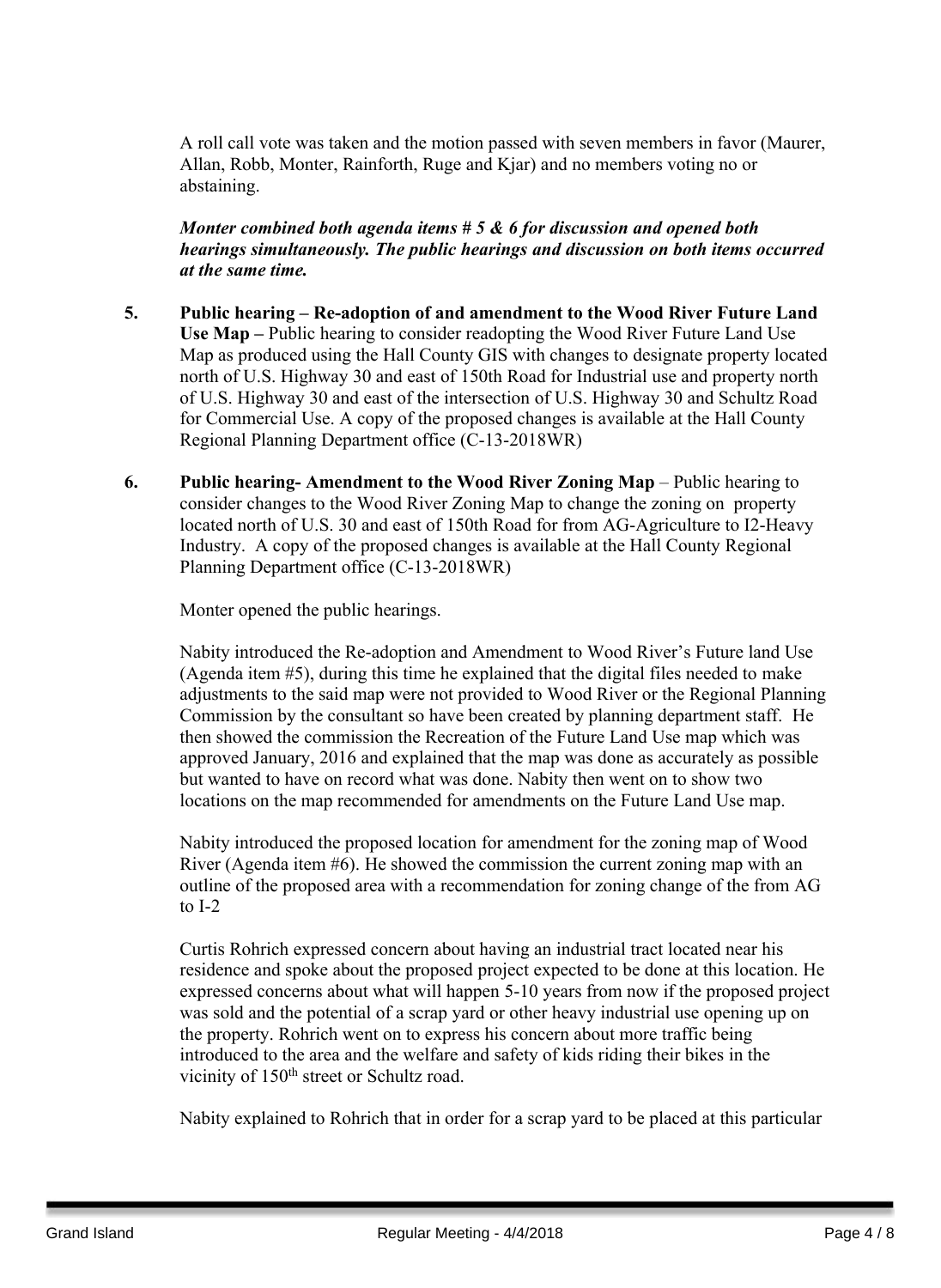site, a conditional use permit would be needed which would require an additional public hearing and notifications. He ensured such permit cannot be given without a public hearing.

Mark Wooldrik explained the investors of the said project mentioned by Rohrich intend on developing a building that fits into the area and will upkeep the exterior of the building. He also explained that the project in mind with be completely enclosed and is built at a high standard comparing it to Minnesota standards. Wooldrik went on to explain that large freight trucks will not be an issue as freight trucks will only be used to bring products to the facility and that most of it products will be sold locally and to the surrounding areas. He explained that there might be a minimal increase in traffic of farmers and their pick-up trailers but no large freight vehicles.

Monter closed the public hearings.

A motion was made by Ruge and seconded by Robb to recommend approval readopting the Wood River Future Land Use Map as produced using the Hall County GIS with changes to designate property located north of U.S. Highway 30 and east of 150th Road for Industrial use and property north of U.S. Highway 30 and east of the intersection of U.S. Highway 30 and Schultz Road for Commercial Use. Along with an adjustment to be made to the commercial area proposed drawn on the map to make the line perpendicular to the ½ section line on the west side of the property.

The motion carried with seven members in favor (Ruge, Robb, Maurer, Monter, Rainforth, Kjar and Allan) and no members voting no or abstaining.

## **Public hearing- Amendment to the Wood River Zoning Map**

A motion was made by Robb and seconded by Rainforth to recommend approval of the Wood River Zoning Map to change the zoning on property located north of U.S. 30 and east of 150th Road for from AG-Agriculture to I2-Heavy Industry.

The motion carried with seven members in favor (Robb, Rainforth, Kjar, Allan, Ruge, Maurer and Monter) and no members voting no or abstaining.

**7. Public Hearing- Redevelopment Plan – Weinrich Developments Inc. –** Concerning an amendment to the redevelopment plan for CRA Area 1 for a Site Specific Redevelopment Plan of 408 E. Second, Grand Island, Hall County, Nebraska (C-14- 2018GI)

Monter opened the public hearing.

Nabity introduced introduce this project. The Weinrich's have made an offer to purchase property at 408 E. 2<sup>nd</sup> Street, owned by the CRA. This property has been vacant for 12 years and the CRA has been taking proposals but had not received one that fit the area until now. The Weinrich's are proposing to build a 3 unit apartment building on the site. The apartments will be 2 stories with parking in the rear of the building. The area is planned for downtown commercial development that includes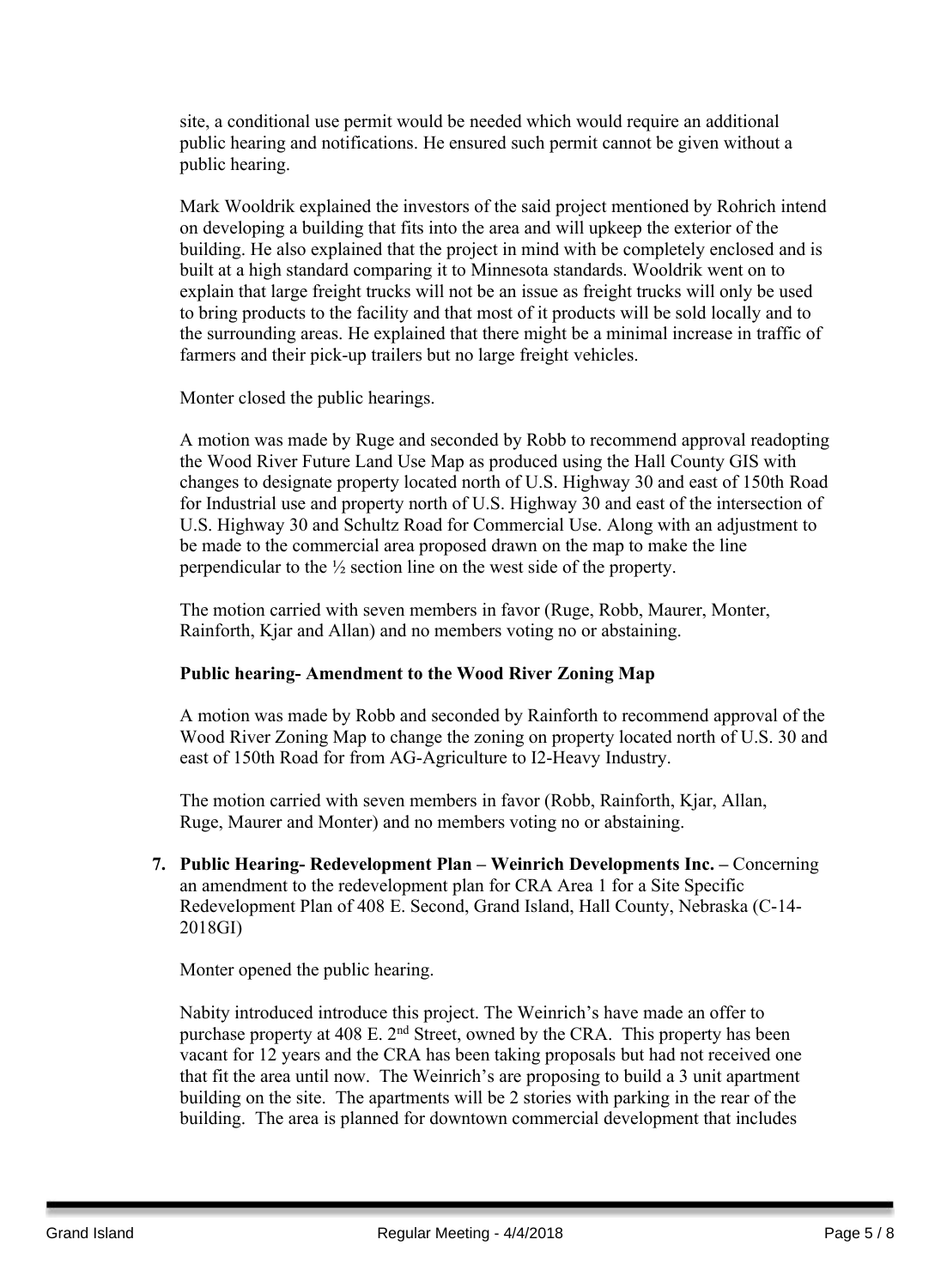multifamily housing. There are houses on both sides of this lot and the proposed development is consistent with both the comprehensive plan and the existing uses on the block.

Sonja Weinrich spoke on behalf of Weinrich Development Inc., She stated that the development proposed will fit into the existing environment and structures. She went on to explain that the triplex will be a two story style structure same as the neighboring structures. Weinrich went on to discuss parking explaining that there will be off street parking for residence.

Monter closed the publich eharing

A motion was made by Kjar and seconded by Maurer to recommend approval of the redevelopment plan for CRA Area 1 for a Site Specific Redevelopment Plan of 408 E. Second, Grand Island, Hall County, Nebraska and approve resolution 2018-06.

The motion carried with seven members in favor (Kjar, Maurer Allan, Ruge, Robb, Monter and, Rainforth,) and no members voting no or abstaining.

**8. Public Hearing - Text Amendment of Hall County Zoning Resolution -** Concerning proposed amendments to various parts of Article 2 Section 2.03 Definition of Terms, and Article 4 Section 4.02 Agricultural – Primary District and Section 4.03 A-2 Secondary Agricultural District relative to livestock production. (C-06-2017HC)

Nabity went through the proposed changes to Article 2 section 2.03 and article 4 sections 4.02 and 4.03 on a page by page basis explaining in detail which changes were being made and why they were recommended to be change.

Monter opened the public hearing.

Arend Baack expressed, that the proposed changes addressed his concerns. He went on to explain that he believed the changes made addressed the need of the public and supported the recommendations.

Commissioner Robb expressed his concerns about the language in the proposed changes, particularly, among the amount of cattle considered an operation. He raised concerns about the individuals wanting to have a 4H project, explaining that the proposed changes would make it difficult due to the combination of animal unit numbers and setback distances. He would like more review of this issue.

K.C. Hehnke expressed concerns about the existing regulations, explaining that it is extremely difficult to enforce the current regulations. He expressed concerns about how exactly is one to know the amount of cattle being contained on a particular property. Hehnke went onto say that there should be a solution to regulating and controlling current codes before trying to change them.

Commissioner Robb, also expressed concerns the concerns and suggestions were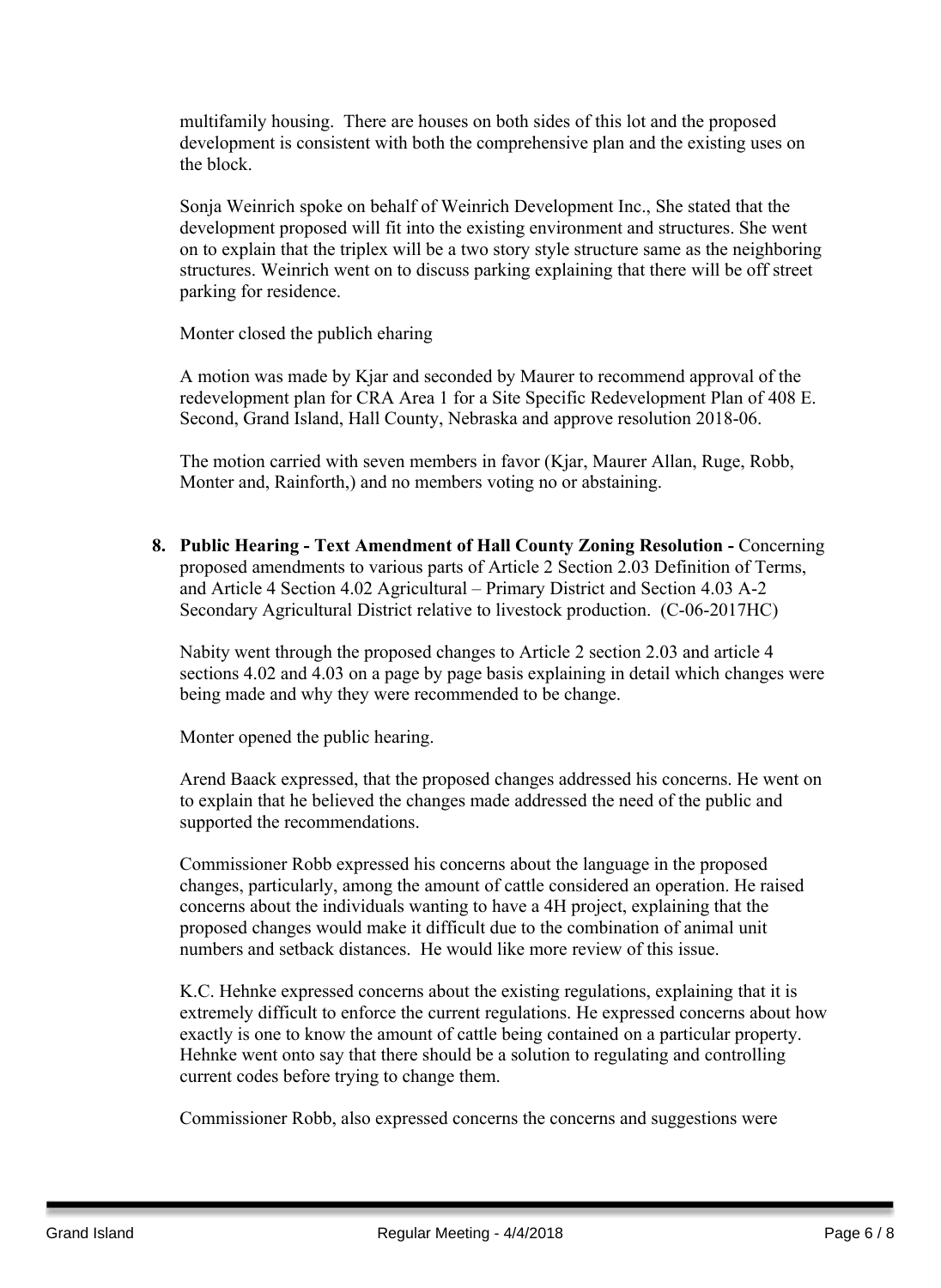proposed by the special committee were not included in the way that they were last suggested.

Nabity explained that the modifications to the article being presented were based on the public comments from previous meetings. He explained that the current modifications were sent out to the committee and a meeting was in the works to go over the changes but due to conflicts in schedules, it never came to fruition. Nabity admitted that he did make changes to the suggested regulations that made them more similar to the existing regulation than some of the changes suggested by the committee.

Both Commissioners Ruge and Robb expressed interest with including more classes to the proposal to allow for smaller livestock businesses and 4H projects to be successful.

Commissioner Kjar asked Nabity who is responsible for regulating the current resolutions and the proposed changes.

Nabity explained that the County and the County Attorney are ultimately those responsible for controlling and regulation the resolution.

Monter closed the public hearing.

A motion was made by Ruge and seconded by Rainforth for continuation to the next meeting and to adjust the necessary text within the proposal.

The motion carried with seven members in favor (Ruge, Rainforth, Kjar, Allan, Maurer, Robb and Monter) and no members voting no or abstaining.

*Monter combined both agenda items # 9 & 10 for discussion and opened both hearings simultaneously. The public hearings and discussion on both items occurred at the same time.*

- **9. Public Hearing - Text Amendment of Grand Island Zoning Ordinance** Proposed amendments for Section 36-22 Yard Requirements and Section 36-96 Off Street Parking Requirements relative to garages with doors facing the street. (C-15- 18GI)
- **10. Public Hearing - Text Amendment of Grand Island Subdivision Ordinance** Proposed amendments to Section 33-12 Streets and Alleys relative to street design standards. (C-15-18GI)

Monter opened the public hearings.

Nabity introduce both ordinances with a digital copy of each chapter. Nabity explained that the proposed changes for section 36-22 and 36-96 for off street parking. Nabity went on to say that the proposed changes are not impacting the width of streets allowed but rather how to handle and regulate them. He stated that the current street standard was adopted in 2014 and has had time to be used practically and has shown difficulty in some areas. The propose changes are designed to help combat these issues. This will